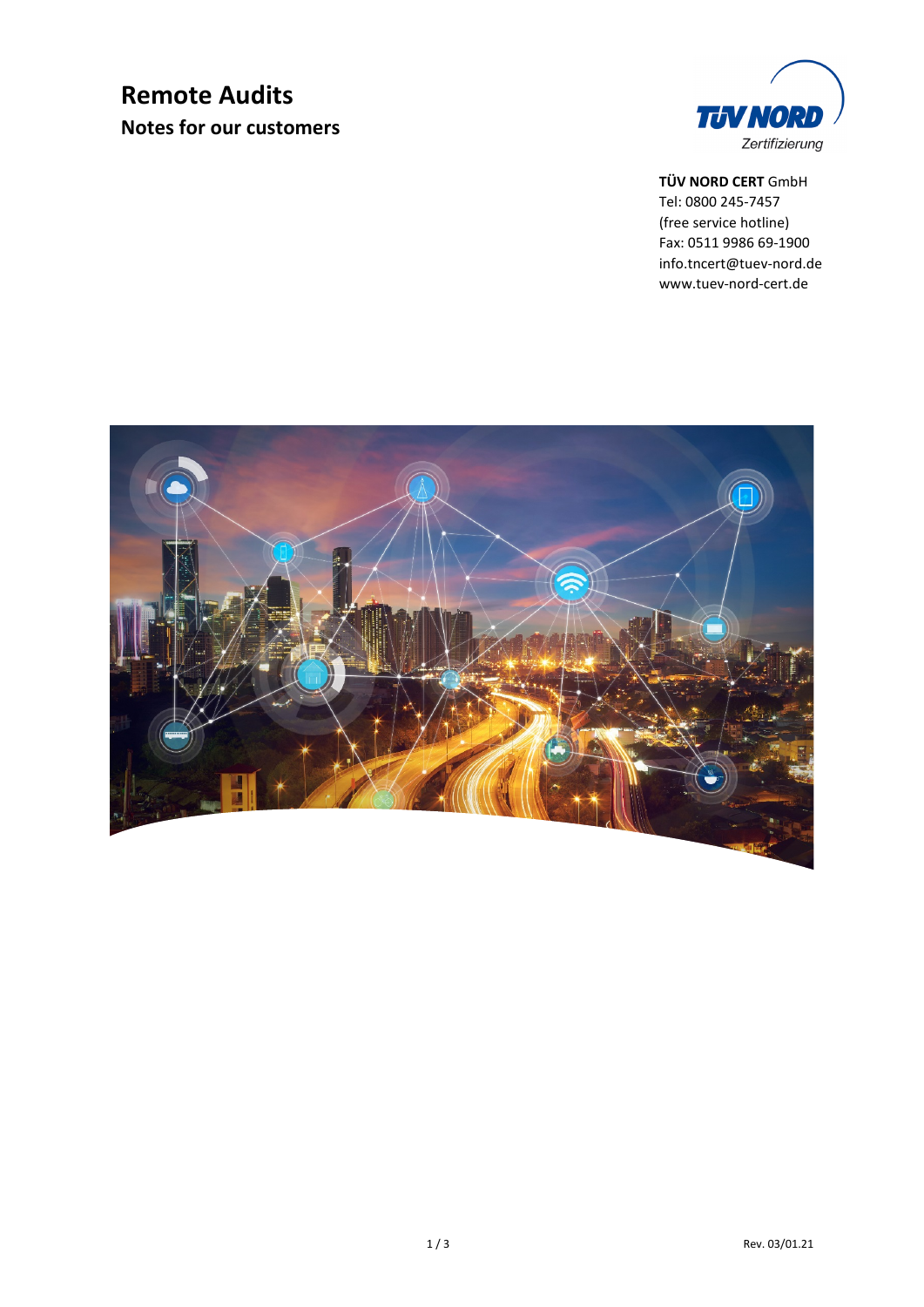# **Remote Audits Notes for our customers**

#### **Background**

Digitalisation is advancing rapidly in all sectors, and this also applies to certification. Here, one of the possibilities opened up by digitalisation is the use of remote audits.

The difference compared with a normal audit is that a remote audit does not require the physical presence of the auditor on site. This way of working is already employed in some cases, as it means that particular experts can be consulted in the audit, documents can be exchanged before the audit itself or evidence can be provided that a corrective action has been closed.

Remote audits also become particularly useful when auditing an organization with several sites and global networks.

In fact, there are many opportunities for the use of remote audits.

A remote audit can be used as part of the on-site audit. In this case, the auditor performs a part of the audit on site, and the rest takes place via interactive web-based communication.

A specialist on particular subjects can be consulted during the audit as a remote expert. The expert is then not physically present on site.

If documents are exchanged virtually during or before an audit, this is called remote evidence.

#### **Best ways to use remote audits**

It makes sense to use a remote audit if an organization has a large number of sites. It does not matter in which country these sites are. A remote audit means that it is no longer necessary to travel to the site itself, and this saves both time and travel costs.

The time needed for the audit varies according to the size of the audited organization. For example, if the time for an audit is set at 10 hours, 8 of the hours can be on site and 2 can take place via remote audit. This means that those taking part in the audit do not need to stay overnight or travel to the organization again on the second day (applies to both the certification body and the client).

If experts on specialist themes are required, as many as necessary can be involved by means of remote audit – without unnecessary additional



costs. The quality of the audit does not suffer in any way.

#### **How does a remote audit work in practice?**

A remote audit does not differ significantly from a traditional on-site audit. The only difference is that a part of the time normally spent on site is replaced by interactive web-based communication. All those taking part in the audit are informed about the audit in advance as normal, so it is still possible to find out about technical aspects or prepare necessary documents beforehand.

The only important thing is that the auditor and the auditees make sure that the remote equipment is in good working condition for the audit and that they know how to use it.

If the necessary infrastructure is in place, remote audits can be organised and carried out conveniently and easily.

#### **What technical facilities are needed?**

In order to ensure good understanding on all sides during the remote audit, appropriate hardware (such as laptops/computers with Internet access, webcam, headsets, sound system, …) and also software (conference tools such as WebEx or Skype for Business) must be present.

#### **Data security and confidentiality**

All participants in the audit must be aware of the risks and opportunities associated with the use of interactive web-based communication. For example, a secure connection and careful use of the data are essential in connection with data and information security. The possibilities for use of remote audits are limited in the case of organizations with very high security constraints.

And the same is true for remote audits as for any other kind of audit: all data are treated confidentially. No video or audio of conversations are recorded during the audit. There is no thirdparty access to web-based communication.

#### **Final note**

The quality of an audit – whether on site or remote – primarily depends on those who take part.

We support you safely and securely along your chosen path based on digital and networked technology. Everywhere and at all times.